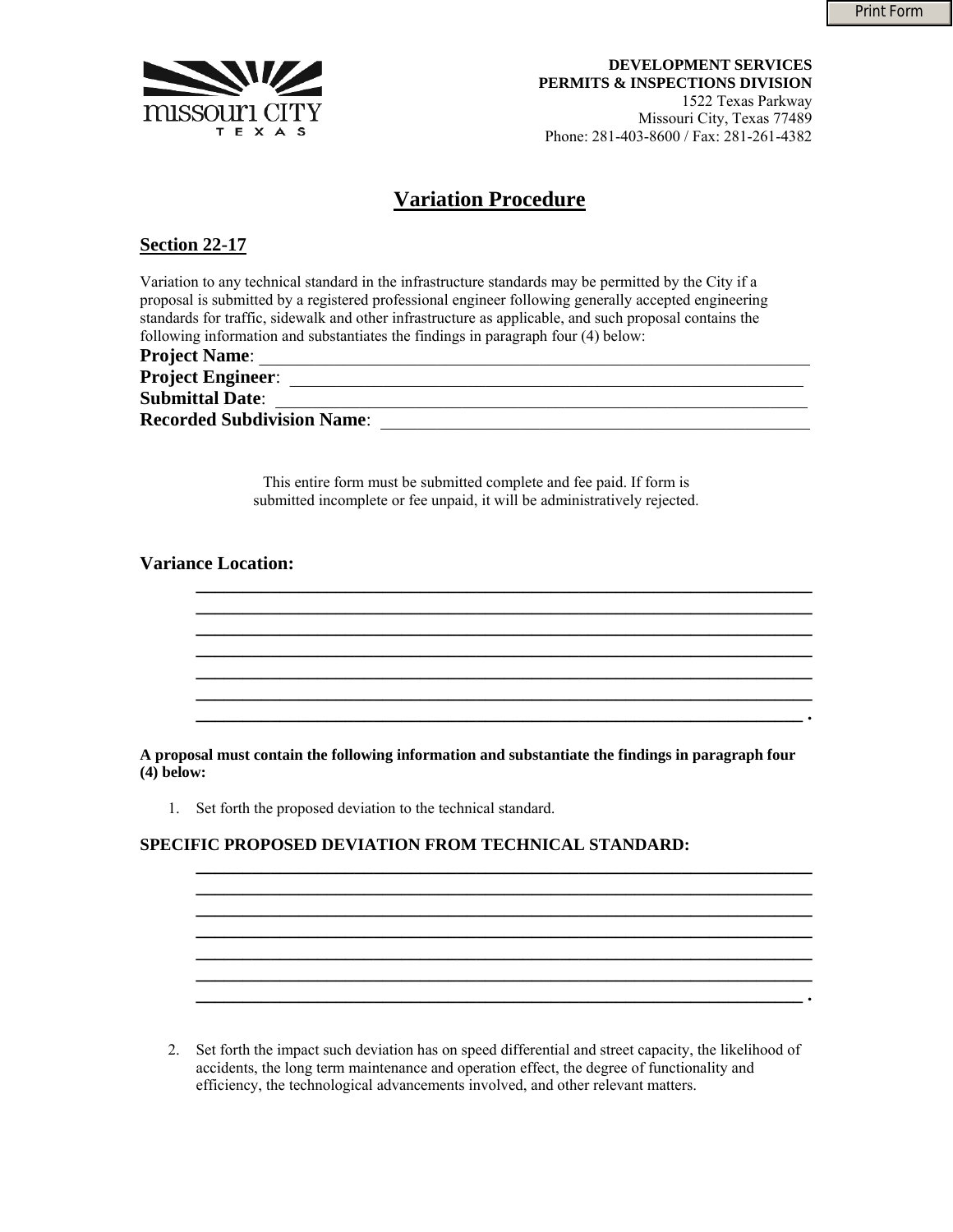## **IMPACT OF DEVIATION:**

 $\overline{a}$ 

| 3. | Show a comparison of the technical standard to the proposed deviation with respect to overall<br>safety and quality, speed differential, street capacity, existing and projected accidents, long-term<br>maintenance and operation, degree of functionality, degree of efficiency, technological<br>advancements, and other relevant matters.              |
|----|------------------------------------------------------------------------------------------------------------------------------------------------------------------------------------------------------------------------------------------------------------------------------------------------------------------------------------------------------------|
|    | <b>COMPARISON OF TECHNICAL STANDARD TO PROPOSED DEVIATION:</b>                                                                                                                                                                                                                                                                                             |
|    |                                                                                                                                                                                                                                                                                                                                                            |
|    |                                                                                                                                                                                                                                                                                                                                                            |
|    |                                                                                                                                                                                                                                                                                                                                                            |
|    |                                                                                                                                                                                                                                                                                                                                                            |
| 4. | Describe all mitigating improvements that reduce the negative impact of the proposed deviation on<br>overall safety and quality, speed, differential, street capacity, existing and projected accidents,<br>long-term maintenance and operation, degree of functionality, degree of efficiency, technological<br>advancements, and other relevant matters. |
|    | <b>MITIGATING IMPROVEMENTS THAT REDUCE NEGATIVE IMPACT:</b>                                                                                                                                                                                                                                                                                                |
|    |                                                                                                                                                                                                                                                                                                                                                            |
|    |                                                                                                                                                                                                                                                                                                                                                            |
|    |                                                                                                                                                                                                                                                                                                                                                            |
|    |                                                                                                                                                                                                                                                                                                                                                            |
|    |                                                                                                                                                                                                                                                                                                                                                            |
|    | <b>SUMMARY &amp; CONCLUSION / RECOMMENDATION FOR VARIANCE:</b>                                                                                                                                                                                                                                                                                             |
|    |                                                                                                                                                                                                                                                                                                                                                            |
|    |                                                                                                                                                                                                                                                                                                                                                            |
|    |                                                                                                                                                                                                                                                                                                                                                            |
|    |                                                                                                                                                                                                                                                                                                                                                            |
|    |                                                                                                                                                                                                                                                                                                                                                            |
|    | List of Supporting Documentation Attached. Yes $\Box$ No $\Box$                                                                                                                                                                                                                                                                                            |
|    |                                                                                                                                                                                                                                                                                                                                                            |